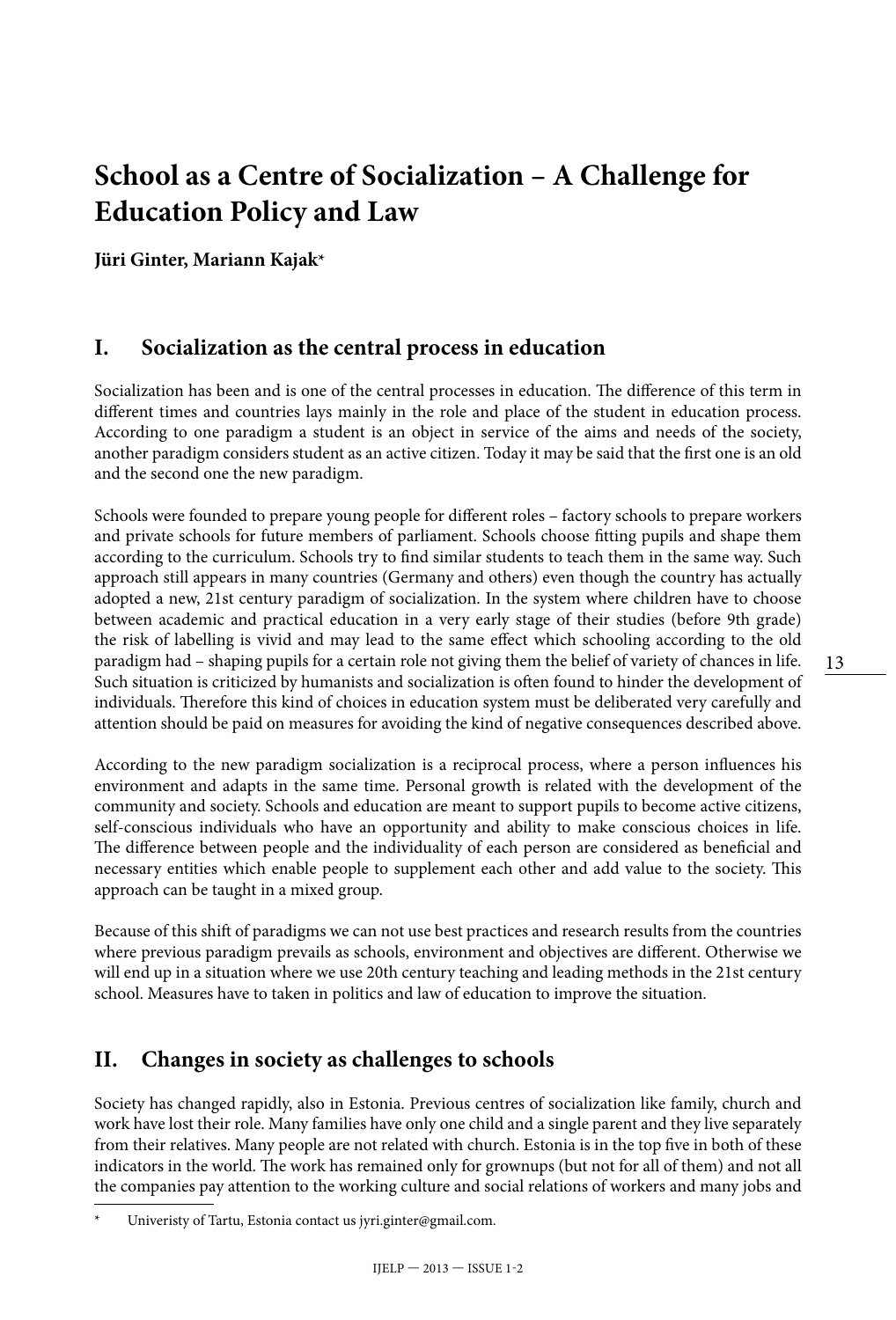working environments do not support or even not allow socialization. Children do not go to work and so they can not socialize at work any more. The proportion of immigrants is approaching critical limits. Over 31 % of the population are not Estonians and successors of migrants. In the 80-ies this percentage was even higher. This share is higher only in Latvia.

Children spend most of their time at school. They go to school to meet their friends. School may be "a melting-pot" of different groups and a tool for facilitating integration in society. When people participate in joint activities, they trust each other more and gain shared understanding, joint meaning and values. Development of transport, media and internet has made us global citizens. It means that we have to cooperate locally to be competitive in the world (glocalization). Networking can refrain nationalism and racism as antithesis to globalization and individualism (Carnoy, 2005). Empathy, tolerance, openness and respect for other people independent from their race or nationality are critically needed characteristics for global citizen. Improving and developing of those is an obligation of the school and education.

Most of the information is available on the Internet and children are very advanced users of info technology. The richness of the information available on the Internet and children's ability to find it contain a chance and challenge to educators. On the one hand it is possible to use these to refocus the school education from teaching the facts as such on the ways of finding them. The info technology skills of pupils give educators a chance to use these to develop and improve students' creativity, problem solving and communication skills and cooperation. On the other hand not all the information available on the Internet or elsewhere is reliable. Alongside with previously mentioned skills and abilities attention should be paid on critical thinking of a student. In order to manage well and be an active member of today's information society it is an essential ability. That means that teachers and other educators must improve their skills in Internet and information management as well.

New knowledge accrues every day and it is impossible and useless to teach everything beforehand. By refocusing the content of education from fact teaching and learning on developing skills and abilities needed for a global citizen of 21st century and directing attention on personal development of a student, also the grading has to change. It means that the role of grading based on controlling the knowing of facts should decrease as it hinders courage and creativity and more attention has to be paid to formative assessment.

If teachers and parents do not understand these changes and insist pupils to cram facts, children will begin to hate the school and start to socialize on streets and in the internet outside the control and support of adults. When schools do not settle in the changed environment, education may cause social problems. Children learn to demand more (they know, what they need and are not satisfied with worse conditions or lower salary) but are not able to fulfil a job where they can earn enough money.

In order to make the shift real, parents have to become a part of it. At the moment the problem is that parents expect from the school what the school can not do and do not expect what the school really has to do. This is based on their own experience from the earlier period.

"Most of what the general public understands about school comes from the lens of their own experience. We can't settle for having a "good enough" system. The adage that, "it was good enough for me, it's good enough for them" will only cement outdated thinking of what teaching and learning can look like." (Wessling, 2012). So the challenge here is about making parents, and that means actually the whole society, aware of what should education nowadays provide for children. The other challenge concerning parents is dealing with the ones who do not fulfil their parental obligations. Sometimes schools fail to notice or to provide appropriate help and support to the students who do not have supporting homes and families.

These tendencies demand an education which is in accordance with the situation, the needs of people in it and the needs of society. The new paradigm enables to handle these challenges and to change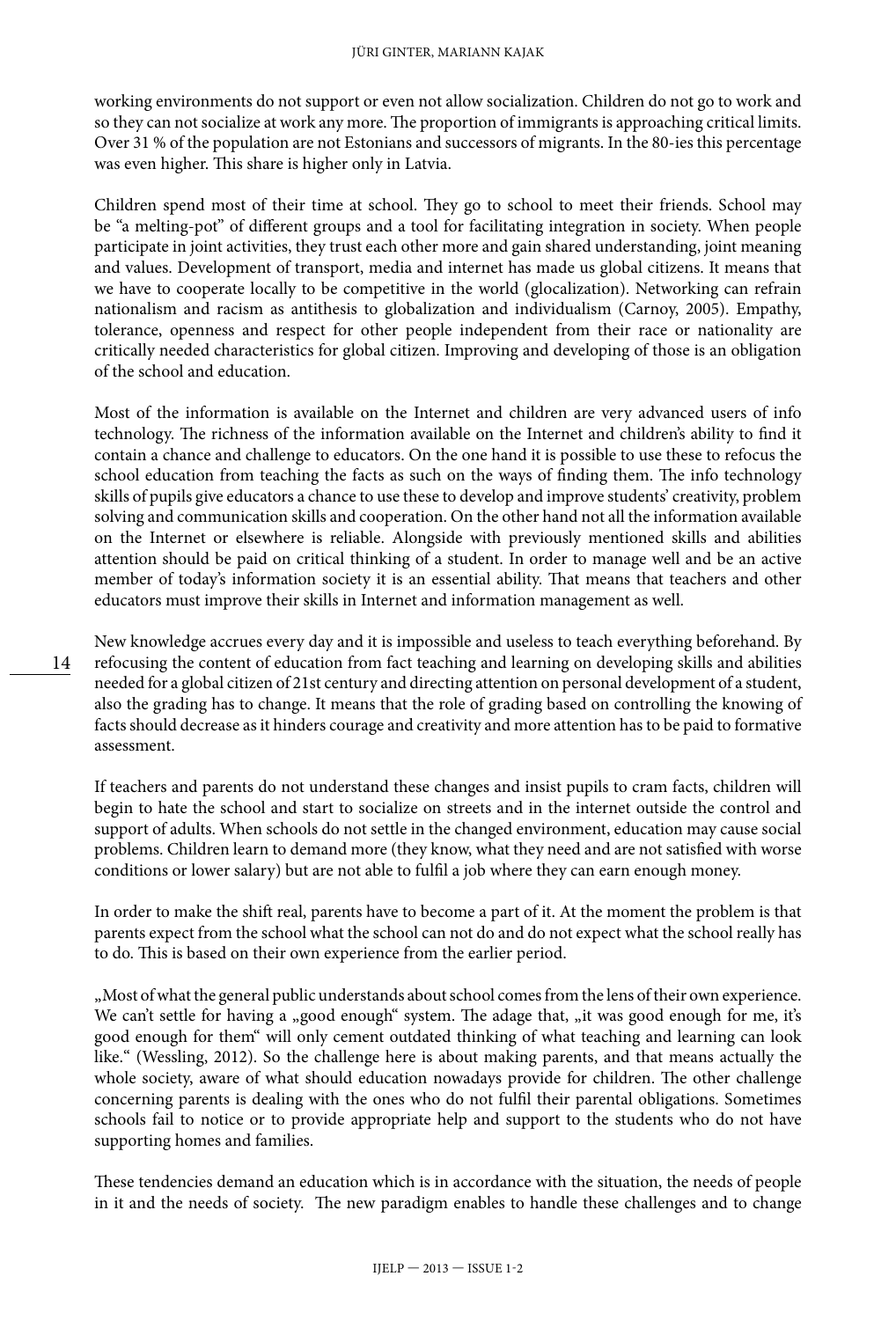obstacles into resources. Disintegration of the society may be the basis for the development on the new stage. All these challenges must be dealt with not only on school level but on political and legal as well.

# **III. Challenges to education law and policy**

Education is very closely related to the society (Woods, 2011) and education policy and law may not remain too much back (for instance the proportion of tertiary graduates in management positions has declined in the majority of EU Member States (Key Data, 2012, p.180), what shows, that schools have lost the connection with the society) and hinder the development or outrun the development of the society as a whole.

Some scientific research about schools' quality may hinder the development of the society by taking into account only academic achievement (the objective of the past paradigm) and not the success in life or other important qualitative figures of education and school. Parents and politicians may get a false picture of the situation of education and postpone necessary changes which would be needed to provide children with a good education. The exam-result based listing of schools is tightly related to the grading system itself. As long as students and parents see that the future opportunities of the child somehow depend on exam results, the lists gain attention and are composed because final exam grades are a good and objective criteria for it. The solving of the problem and changing the system therefore is a question of political and legal level. One of the options thereto is making the final exams optional like in Finland – the state supports studying but the students decide when and which exams they take. It would be a part of the shift of responsibilities supporting self-control and self-consciousness of students.

It has to be understood that people are not equal but they are equitable (PISA, 2010). "Equity in education means that personal or social circumstances such as gender, ethnic origin or family background, are not obstacles to achieving educational potential (fairness) and that all individuals reach at least a basic minimum level of skills (inclusion)" (OECD, 2012). Education policy and law should take into consideration, that children are different with different needs, interests and abilities. Equal education is unfair and increases contradictions between people. It is state's responsibility to ensure equal opportunities for gaining good education to all students.

Many countries have already changed their official education policy, Estonia too. Unfortunately the changes appear only on paper so far. The problem here is not only the fact that practical changes take more time and need some settlement. One could say that the changes cannot come into real in Estonia so far as the governments' approach becomes comprehensive.

Creating and using exam-result lists to evaluate schools' quality will not stop before final exams end to be the main way for evaluating and measuring students' success in school. So will the equity principle not come into actual effect before the teachers' education provides teachers with values, knowledge and skills needed for implementing it, the school management supports the concept of common values and student as the most important subject in education process, the socio-economic circumstances and risks are dealt with effectively. So far there has been acknowledgment of a need for change and the key principles and values of the reform. Some practical steps have been taken as well but the whole process has been hectic and lacking a systematic approach. (OECD, 2011).

School is not merely meant for preparing pupils for examinations. Modern school should be the centre of socialization as the school is an integral part of the community and local life and at some points it even plays a central role in (cultural) development of the community ("Higher education institutions are not only sites of community formation but, as in the past, also continue to act as centers of cultural leadership." (Carnoy, 2005)). Learning maths, languages and other subjects should support socialization with corresponding environment, school culture and shared responsibility and cooperation between teachers, pupils and their parents.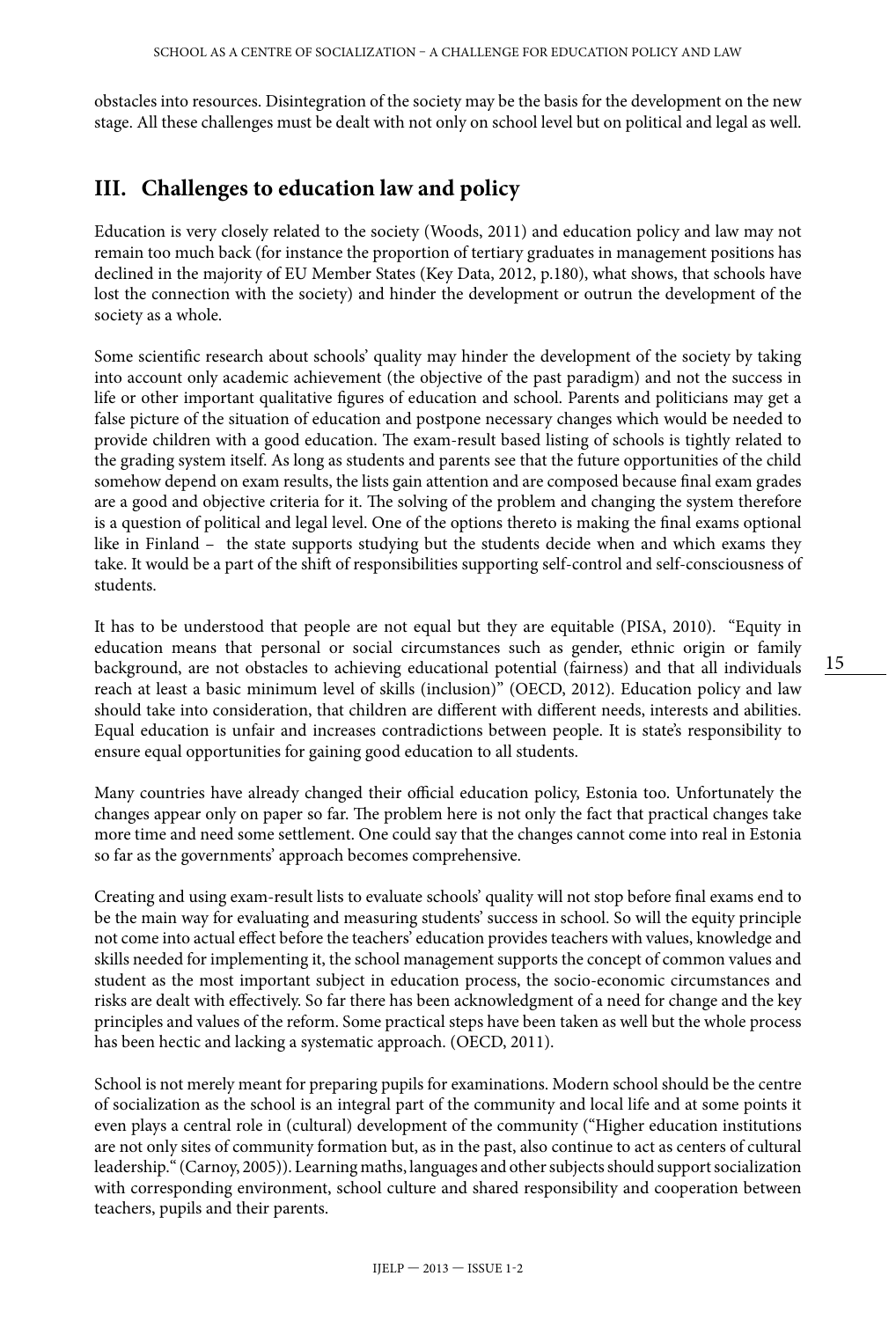If both levels of socialization – the inside level (learning process, school culture, leadership of the school) and outside level (school as a part of the community) – meet the requirements of modern society, the socialization is real. The community supports the school and the school supports the community. It is possible when school has a school district. Teachers and pupils participate in community activities and school is open for the community. There are already schools which involve parents and community by teaching parents some issues related to the development of the society and science, e.g. environment protection. This is done through teaching the children. That means that the curriculum is not oriented merely to the students and the output is not only the knowledge of the students but also the development of the community. The other way of involvement is actual and direct cooperation between teachers and parents. In many schools it is already successfully implemented by having parents as mentors or assistant teachers for pupils.

To make these examples common and bring schools on the same level in that sense, thereby guaranteeing students the equal opportunities in education, some political and legal steps have to be taken for involving parents and community. E.g. changes in regulations of personnel (who get salary from the school, who participate in staff meetings, etc).

To support integrated comprehensive education and the role of socialization in it finding a common nominator for all people who play an active and important role in education of the child could be very helpful. Separating teachers and supporting personnel (social pedagogues and others) separates teaching subjects like mother tongue or maths and socialization (teaching students). Common nominator together with other measures could be one step which takes the education closer to the above mentioned objectives.

We held above that school is an integral part of the community, it is therefore important to think about the territorial-administrative system together with the school reform. For example school districts (in US and in other countries) have less opportunities to support network of socialization than local municipalities which deal with social affairs, medicine, sports, culture, vocational education etc, like in Finland where there is only one level of local government.

It is important to find a new balance between competition and cooperation. Competition between schools for better students does not give good results (PISA, 2010). "Providing full parental school choice can result in segregating students by ability, socio economic background and generate greater inequities across education systems" (OECD, 2012). "Policies need to ensure that disadvantaged schools prioritise their links with parents and communities and improve their communication strategies to align school and parental efforts. The more effective strategies… encourage individuals from the same communities to mentor students. Building links with the communities around schools, both business and social stakeholders, can also strengthen schools and their students." (OECD, 2012). Many states already have strategies to support weaker schools and students and through this weaker communities.

Another issue concerning socialization and related students' abilities, values and skills development is home schooling. According to the law valid at the moment, a parent's wish and application are sufficient grounds for putting a student on home schooling. As many abilities and skills, including self-consciousness and self-control, can be effectively developed in group, the regulation and possible restrictions on home schooling should be deliberated in order to ensure home schooled student's proper education and development.

Despite tight relations between schools and the community and the dependence of school from legal and political system and decisions, the success and failure starts from leading of the school. Paradigm shift presumes the shift from authoritarian management to participative leadership. This means new role models, standards and by-laws for headmasters and schools.

"There is a groundswell favouring more participative and meaningful organisational environments". (Woods, 2012, p 15). Parents and students should be involved and participate in the management of schools. Their competence should not be limited to only choosing a school without any possibilities to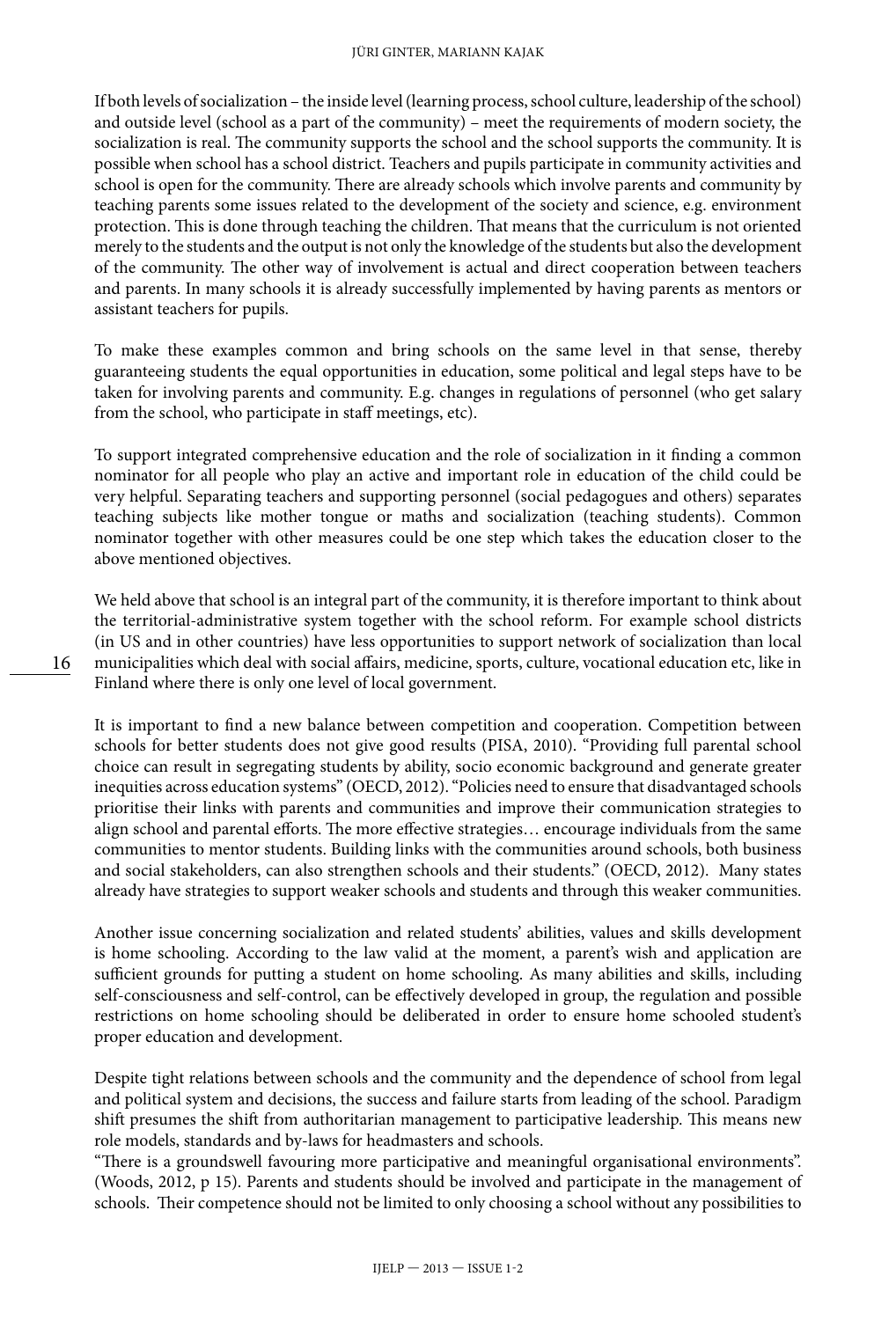influence its development and participate in decision making later on. The other danger is to add new responsibilities on principals, social workers or teachers which they are not ready to carry out without cooperation and changes in labour distribution. Some principals, social workers and teachers may be supermen, but we cannot expect it from all and build up a system based on their experience. Instead of finding "supermen" we have to improve teacher education in universities, courses for headmasters and teachers, support measures and overcome the barriers between theory and practice.

Decentralization by delegating more responsibilities on school level – principal and teachers – may be a part of supporting socialization and new paradigm approach. It would be a shift of responsibility from a state to local and professional level as above described examination change. This is one of the main principles in Finland's education system. According to this kind of example decentralization could be a solution as a shift from a rule driven to a results-driven system with "value-added schooling, benchmarking and finding best practice (Marsh, 2000, p. 128). But it is crucial not to use this practice without a good preparation and in system with other supporting measures. For instance the ongoing reform in Estonia may lead to over-decentralization and rather undermine the improvement and the goals of the system reform. Moderate centralization may be needed and in early stages of decentralization even stronger control could be appropriate. In both situations there is a danger to move to the other extreme.

The changes in education law may go in three directions: changes in court practice, changes in national legislation (first abolish previous restrictions necessary for the previous paradigm, then rule new arrangement) and in international policy and legislation (EU, European Council, UNESCO, UN). On all the levels when centralizing or decentralizing the risk described above has to be taken into account.

### **IV. Conclusion**

Positivist philosophy in education according to which teachers give knowledge in subjects has to be replaced by constructive, holistic philosophy which sees teachers as mentors who support pupils to build up their own world, based on their identity and values. It means that all teachers should also have their own holistic picture of the world and they should understand their role in the world.

"… we have the opportunity to consciously shape educational policy – at school, local and national levels – by understanding and growing the future in the most fertile ground we can find" (Woods, 2011, p 6-7).

## **V. Literature**

- Carnoy, M. (2005). Globalization, educational trends and the open society. OSI Education Conference 2005: "Education and Open Society: A Critical Look at New Perspectives and Demands". Open Society Institute
- Key Data on Education in Europe (2012) Eurydice, Eurostat
- David D.Marsh (2000) Educational Leadership for the Twenty-First Century. Education Leadership. Jossey-Bass p. 126-145.
- Terrie Moffitt (2012) Children's Self-Control and the Health and Wealth of their Nation: Tracking 1000 children from birth to maturity [http://www.gresham.ac.uk/lectures-and-events/childrens-self](http://www.gresham.ac.uk/lectures-and-events/childrens-self-control-and-the-health-and-wealth-of-their-nation-tracking-1000)[control-and-the-health-and-wealth-of-their-nation-tracking-1000](http://www.gresham.ac.uk/lectures-and-events/childrens-self-control-and-the-health-and-wealth-of-their-nation-tracking-1000)

PISA 2009 Results: What Makes a School Successful? (2010) OECD library

- [http://www.oecd-ilibrary.org/education/pisa-2009-results-what-makes-a-school](http://www.oecd-ilibrary.org/education/pisa-2009-results-what-makes-a-school-successful_9789264091559-en)[successful\\_9789264091559-en](http://www.oecd-ilibrary.org/education/pisa-2009-results-what-makes-a-school-successful_9789264091559-en)
- OECD (2007) School and out-of-school practices to improve equity in education. Pointers for policy development <http://www.oecd.org/edu/preschoolandschool/45396318.pdf>

17